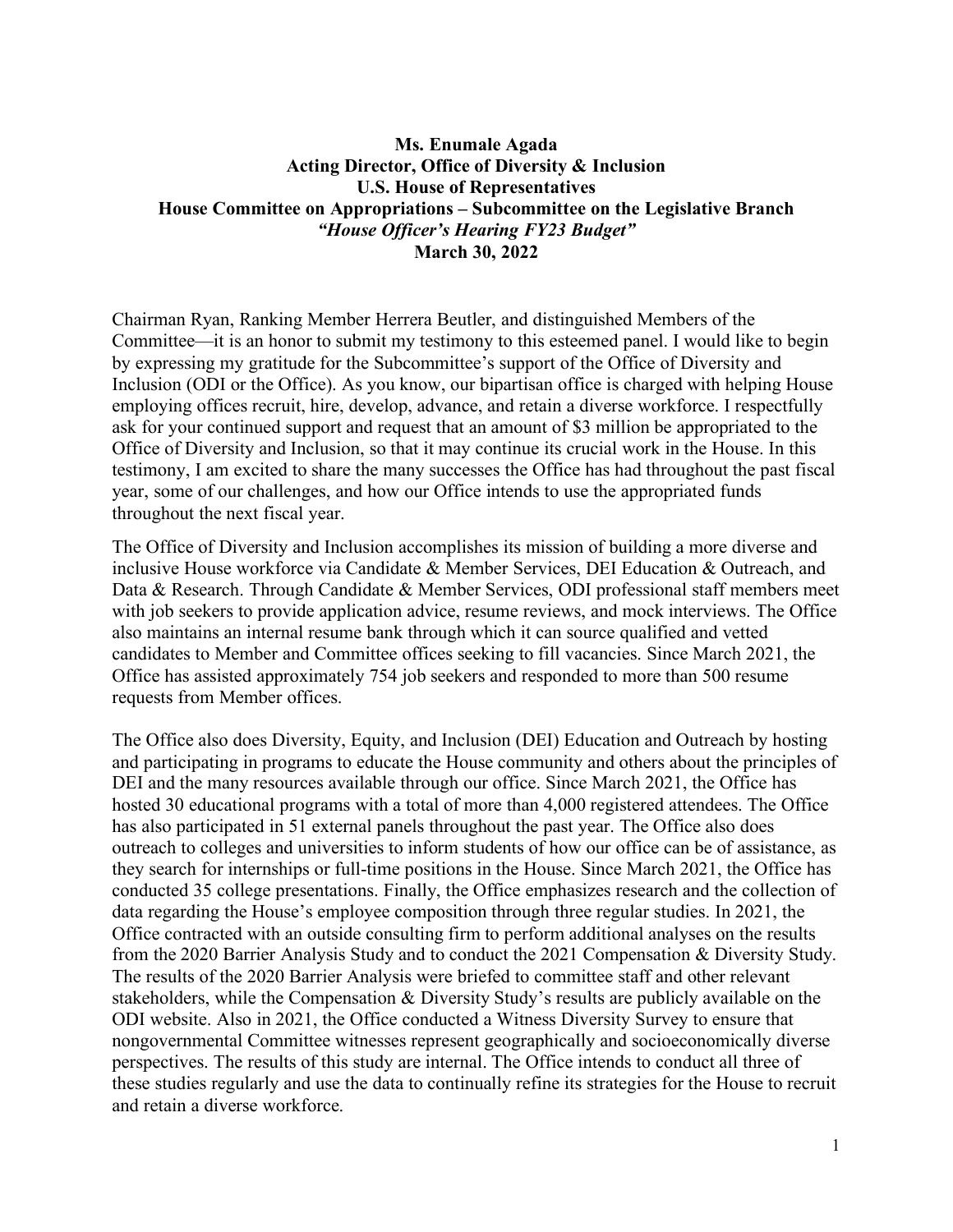While the Office of Diversity and Inclusion had many successes throughout the past year, it has also faced challenges. The departure of the Office's inaugural Executive Director, Kemba Hendrix, last year was a huge loss, particularly because the Office was born largely from her vision. Currently, we are in the final stages of selecting Kemba's permanent replacement. Secondly, the COVID-19 pandemic presented a major challenge to our Office, as it has to workplaces across the country. Due to the pandemic, our team has been unable to engage in as many on-site, in-person consultations with job seekers and presentations to the House community and external groups as originally intended. However, with the rate of COVID-19 infections decreasing, our Office is currently developing a plan to begin and then gradually increase our on-site, in-person consultations and presentations including, but not limited to, visits to colleges and universities, professional associations, and community organizations to inform these groups of opportunities in the House and how the Office of Diversity and Inclusion can offer support and resources.

The top priority of the Office of Diversity and Inclusion has always been and remains to encourage and assist Member offices and House Committees in the recruitment and hiring of diverse candidates. In addition to fulfilling this key part of our mission, the Office plans to take on several additional tasks during the upcoming fiscal year. I respectfully ask for your consideration and support of the following projects—

- 1. The Office plans to undertake an Intern Office Feasibility Study, the objective of which is to determine the feasibility of creating a centralized House internship and fellowship office to provide support services to Congressional interns and act as a resource hub for Standing Committees, Leadership Offices, and House offices. This study will address inequities in access to congressional internships and include the viability of establishing an intern stipend program for interns from underrepresented backgrounds.
- 2. The Office also plans to undertake a Talent Pipeline Study, the objective of which is to determine the feasibility of maintaining a centralized list of pipelines for diverse talent, including Historically Black Colleges and Universities (HBCUs), Hispanic-Serving Institutions (HSIs), and other minority-serving institutions and professional organizations.
- 3. The Office also plans to conduct a study of the demographics and pay information for interns across the House. The proposed data collection mechanism for this study would be a voluntary survey circulated to all House interns.
- 4. The Office, in collaboration with the House Task Force on a Diverse and Talented Workforce, is developing a strategy to regularly collect House workforce demographic and pay data.

In addition to these projects, the Office of Diversity and Inclusion will continue its daily work of engaging and educating the House community. To support the Office's ambitious undertakings this fiscal year and proceeding with funds that have already been authorized for this purpose, the Office is currently in the process of hiring three additional staff members—one Research and Data Analyst and two Candidate and Member Services Professional Staffers. Our Office is